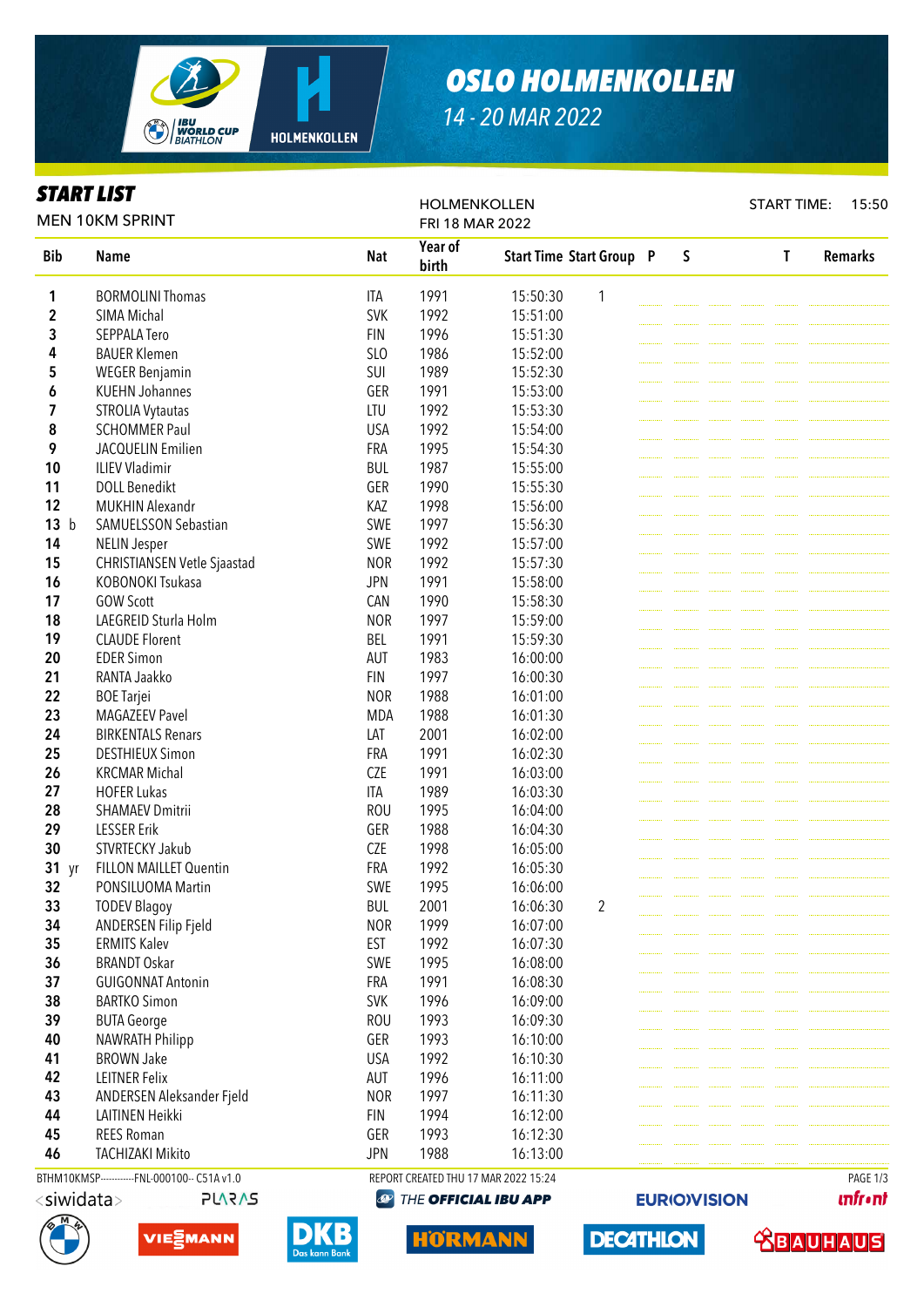

## *OSLO HOLMENKOLLEN*

*14 - 20 MAR 2022*

## *START LIST*

Bib Name National Reserves and National Reserves and National Reserves and National Reserves and National Reserves and National Reserves and National Reserves and National Reserves and National Reserves and National Reserv Year of birth Start Time Start Group P S T Remarks VACLAVIK Adam **CZE** 1994 16:13:30 BAKKEN Sivert Guttorm NOR 1998 16:14:00 STALDER Sebastian SUI 1998 16:14:30 GOW Christian CAN 1993 16:15:00 **51 MAKAROV Maksim MDA 1995 16:15:30**  LANGER Thierry BEL 1991 16:16:00 CLAUDE Fabien **FRA** 1994 16:16:30 54 TRSAN Rok SLO 1992 16:17:00 GIACOMEL Tommaso **ITA** 2000 16:17:30 DOHERTY Sean **1995** USA 1995 16:18:00 3 OZAKI Kosuke JPN 1992 16:18:30 58 ASPENES Sverre Dahlen NOR 1997 16:19:00 PLANKO Lovro SLO 2001 16:19:30 SINAPOV Anton BUL 1993 16:20:00 PERROT Eric **FRA 2001** 16:20:30 MISE Edgars **LAT** 1998 16:21:00 63 BJOENTEGAARD Erlend NOR 1990 16:21:30 BELETSKIY Danil KAZ 1997 16:22:00 BURNOTTE Jules CAN 1996 16:22:30 FOMIN Maksim LTU 2000 16:23:00 67 FRATZSCHER Lucas GER 1994 16:23:30 INVENIUS Otto **FIN** 2000 16:24:00 WINDISCH Dominik ITA 1989 16:24:30 KARLIK Mikulas CZE 1999 16:25:00 KOMATZ David **1991** AUT 1991 16:25:30 STEFANSSON Malte SWE 2000 16:26:00 SIIMER Kristo **EST** 1999 16:26:30 BURKHALTER Joscha SUI 1996 16:27:00 KAUKENAS Tomas **LTU** 1990 16:27:30 ZOBEL David GER 1996 16:28:00 SKLENARIK Tomas SVK 1999 16:28:30 BALODIS Rudis **1999 16:29:00** 4 JAEGER Martin SUI 1987 16:29:30 ULDAL Martin **NOR** 2001 16:30:00 81 MARECEK Jonas CZE 2001 16:30:30 HORN Philipp GER 1994 16:31:00 83 NORDGREN Leif USA 1989 16:31:30 BIONAZ Didier **ITA** 2000 16:32:00 BANYS Linas **Later Contract Contract Contract LTU** 1998 16:32:30 86 RAENKEL Raido **EST** 1990 16:33:00 87 LEMMERER Harald **AUT** 1991 16:33:30 88 CLAUDE Emilien **FRA** 1999 16:34:00 89 NYKVIST Emil SWE 1997 16:34:30 **90 VIDMAR Anton** SLO 2000 16:35:00 MEN 10KM SPRINT HOLMENKOLLEN FRI 18 MAR 2022 START TIME: 15:50

BTHM10KMSP------------FNL-000100-- C51A v1.0 REPORT CREATED THU 17 MAR 2022 15:24 PAGE 2/3 $\langle$ siwidata $>$ **PLARAS** 

**@ THE OFFICIAL IBU APP** 





**DECATHLON** 

**unfront**